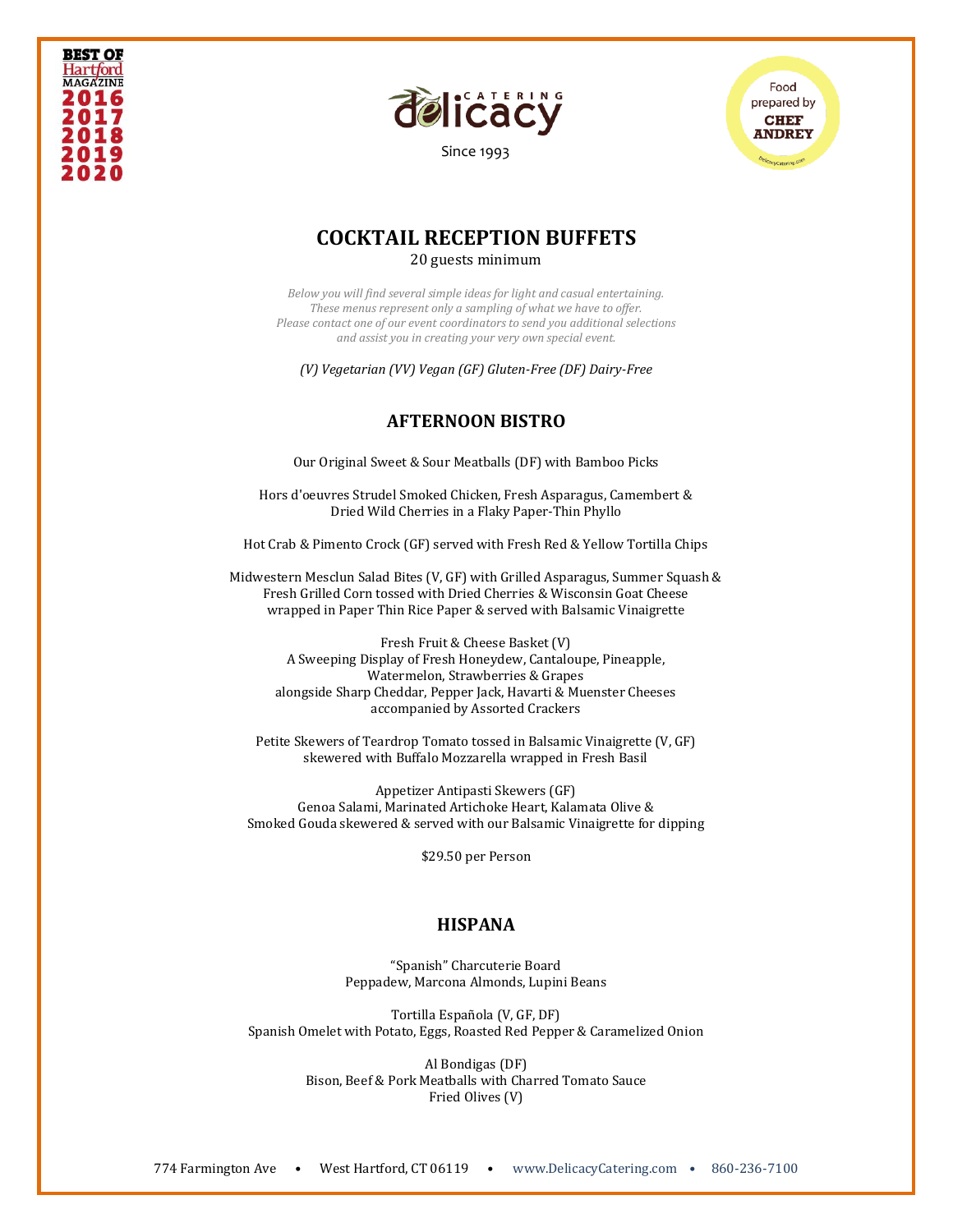



[Since 1993](file:///C:/Users/DelicacyCatering/Dropbox/DELCATERING/1%20Stationary/delicacycatering.com)

Food prepared by **CHEF ANDREY** 

Seafood Paella (GF, DF) Saffron Rice infused with White Wine, Fish Stock & Simple Spices tossed together with Shrimp, Scallop & Snow Crab

Chorizo Stuffed Dates wrapped in Cured Bacon (GF, DF)

\$34.95 per Person

### **N'AWLINS**

Drunken Shrimp (GF, DF)

Andouille Sausage Pigs in a Blanket with Creole Mustard

Cajun Deviled Eggs (GF) with Sautéed Peppers & Onions, Cajun Seasoning & Andouille Sausage

Voodoo Chicken Pot Pie (4")

Hot Muffuletta Dip with Crusty Bread

Grilled Vegetable Crudité (V) including Eggplant, Carrots, Broccoli, Cauliflower, Yellow, Red & Green Peppers, Red Onions, Squash & Asparagus accompanied by Sour Cream Plantain & Roasted Red Pepper Dipping Sauces

\$28.95 per Person

#### **PUB CRAWL**

Not Your Father's Potato Skins (GF) Red Skin Potato Cups filled with Buffalo Chicken with Bleu Cheese

Bacon Wrapped Crackers with Beer Cheese Dip

Chicken Wings (DF) with Honey Jack BBQ

Toasted Cheese Ravioli (V) with Diablo Sauce

Smoked Gouda Mac & Cheese with Brisket

California Garden Salad Bites (V) Mixed Garden Greens & Fresh, Crisp California Vegetables wrapped in Paper Thin Rice Paper & served with Ranch Dressing

\$27.95 per Person